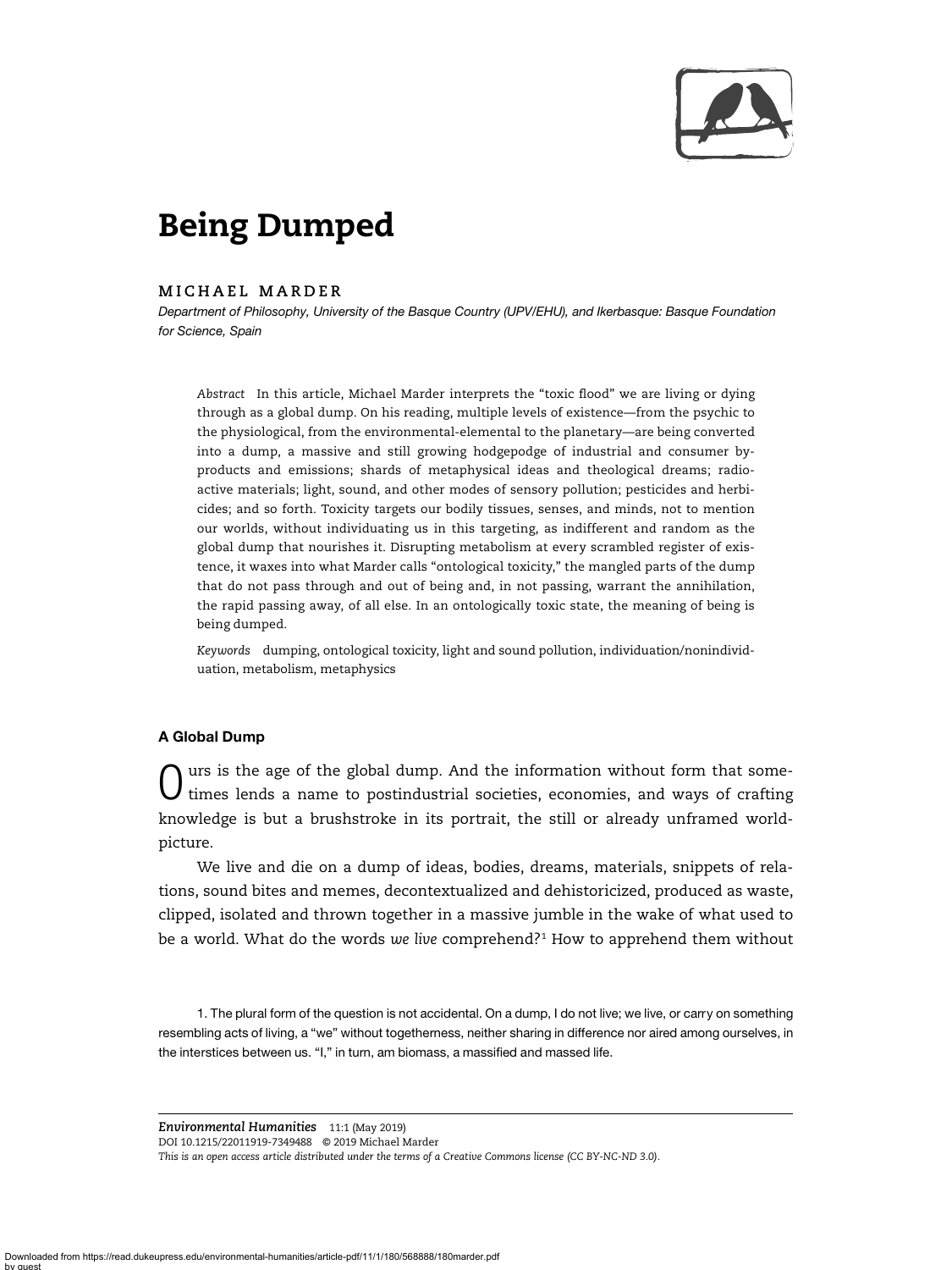arresting their referent? According to the preeminent ancient sensibility, they mean "we animate and are animated, move and are moved";<sup>2</sup> in the modern paradigm, they are likely to convey that we produce and reproduce (ourselves). Living on a dump, we are moved, produced, and reproduced by the dump, as by ourselves. For the most part and albeit technically alive, we are dying there, dismembered, thrown out, trashed, alienated from our alienation, coming to love it or altogether indifferent, apathetic, no longer involved, anaesthetized with pharmaceutically and ideologically manufactured painkillers. The dump lives us, lives for us. It takes over the movement, production, and reproduction of world-destruction, wrecking the very being-world of the world.

Metaphysical and religious systems scream in our ears that we must wake up from the nightmare of our individual and collective lives while it is not too late, while the time for repentance and conversion has not yet run out. They urge us to open the eyes of the mind or of the soul and finally to begin living, even if we are already in the concluding phases of our biological lives, abiding for the first time with truth or with God. As we shall see with yet another set of eyes, however, on the brink of every sort of vision turning inutile, the dump that lives us and lives for us is nothing else but that coveted "true life" realized. To be precise, the dump is that life's unforeseen side effect, the result of persistently devaluing and trashing the world here-below, treating it as a vast wastebasket or, in the most sympathetic scenario, a springboard for the noblest, most luminous, ideal, eternal being.

In the middle of a terrible nightmare, we wake up to a worse nightmare, falling deeper into troubled sleep. (Is it possible not to fall but to be dumped into sleep? If so, this is what's happening to us.) The old metaphysics has been, by and large, dismantled. Yet, the work of disassembling its scaffolding and edifice is not a demolition derby: one cannot accomplish such a task once and for all. A mere pause is fertile grounds for resurrecting the tired, frayed, tattered instantiations of the metaphysical project that unabashedly claim to be new. To add fuel to the fire, the work of mourning metaphysics, ongoing since the nineteenth century, has been not just paused but brusquely terminated. In exchange for metaphysics and for mourning it, we endure a narcissistic reopening of the wound that is a global melancholia. The business of the Anthropocene is one symptom of this malaise, this melancholic navel-wound gazing. Another is the reconstruction of ontology "after" metaphysics (after is the marker of a temporal sequence here as much as a sign that what follows emerges in the negative image of

2. We arrest our comprehension in its tracks as soon as we reduce movement to mechanical kinesis. With movement as locomotion or mere displacement conquering every sense of kinetic unfolding, our comprehension stops in its tracks; it, too, ceases moving, growing, changing forms so as to be or become more adequate to what it tries to comprehend, or even decaying and nourishing new growths with its own decomposition. These senses of movement are, incidentally, the ones Aristotle puts on par with locomotion. So, the cipher of living as movement, in movement, is incomplete without these variations, themselves organized along the "active" and "passive" dimensions.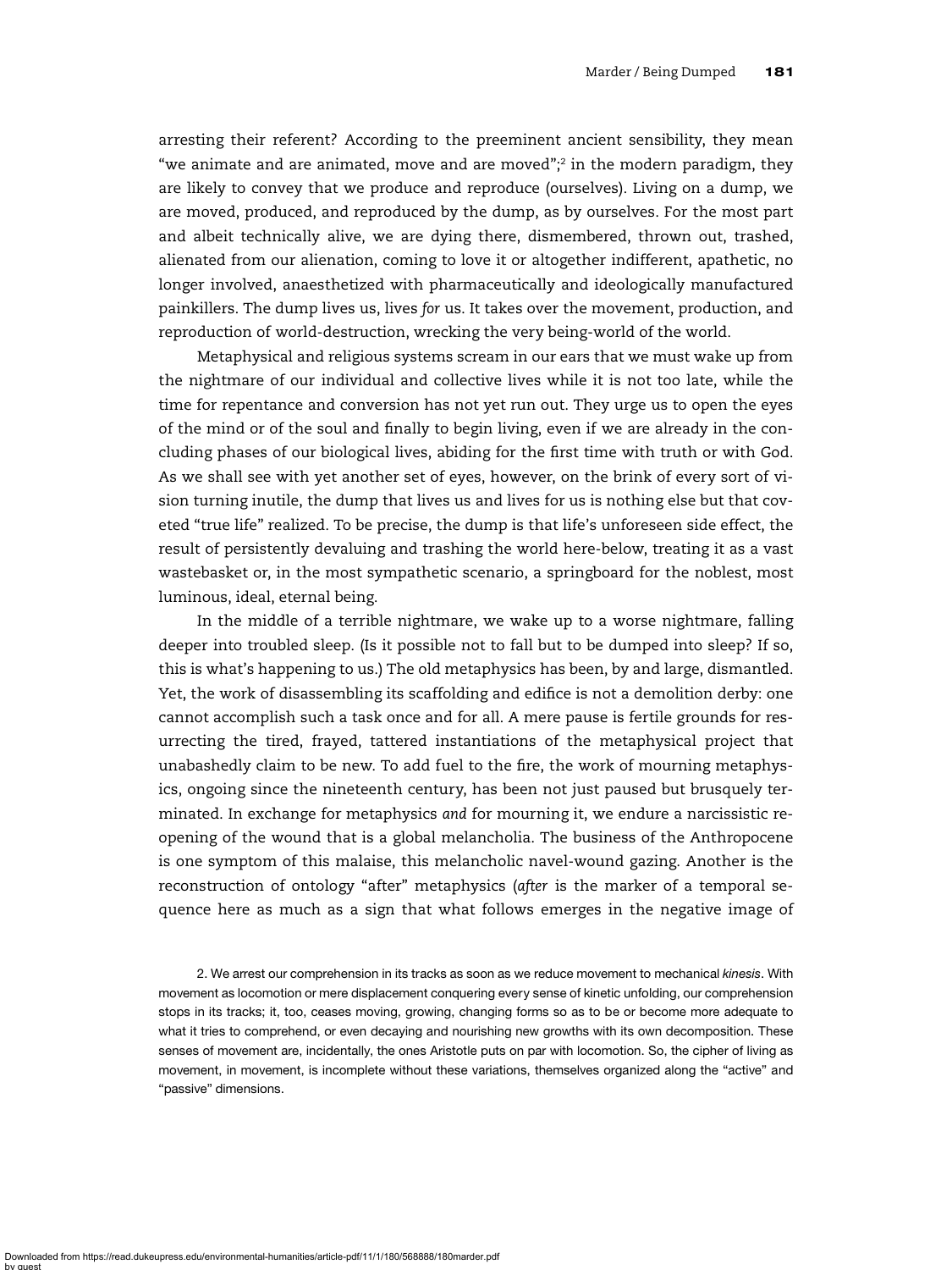what preceded it) that culminates in being-as-residue. Being is leftovers,<sup>3</sup> morsels that fell from the table of nothing. Following the thread of both symptoms, the dump is an outgrowth of nihilism in all its positive splendor. Give the floor to Nietzsche's Zarathustra: "The desert grows: woe to the one who harbors deserts! [Die Wüste wächst: weh Dem, der Wüsten birgt!"] 4

The global dump is a desert extending on land and in the hypoxic zones of the oceans. The more of it there is, the more it grows—mimicking the activity of what the Greeks called phusis and the Latins knew as natura—the fewer are the opportunities for future flourishing and finite growth. The vastness of devastation is at once vacant and full, spacious beyond measure and running out of room, barren and strewn with debris, a desert and a dump. Devastation de-"vastates" itself: we are aimlessly traversing the hyphen between the prefix de- and the vastness it simultaneously negates and affirms. Many species will not make it across this line, as short syntactically as historically, if grafted onto deep evolutionary time, the time of "natural history." It is uncertain that humanity will, either. In a pervasive desertion of being, the desert grows outside and within those who harbor it. We are deserted by being to the extent that we desert being. Today—better: tonight, in the creeping boundless night of the world—in today's tonight, then, being is being dumped.

Perhaps, a poisonous flower of nihilism, the desert blossoms from the inside, irradiating outward. Or, perhaps, the desert we harbor within arrives to us from the outside, searing with its dry heat every one of our thoughts, aspirations, retinal cells and intestinal tissues, the bronchial tubes and the lungs. In the outdated quarrel of materialism and idealism, it mattered where the growth had commenced: in being or in consciousness, actuality or idea. None of this is significant any longer. The expanding desert is outside in and inside out. We are back at square one, tending to zero.

It is not that the dump is over there, at a safe distance from the well-off members of affluent societies, who live at several removes from polluted water sources and openair landfills. Radioactive fallouts know no national boundaries, microplastics are as ubiquitous in tap and bottled water as mercury is in fish, and smog does not stop at the municipal borders dividing the city's poor neighborhoods from the rich. The toxicity of the air, the clouds, the rain and the snow; of the oceans and their diminishing fish and crustacean populations; of chemically fertilized soil and the fruit it bears—this pervasive and multifarious elemental toxicity is also in us. The outside slips in when we inhale and ingest it, the body's "hollow" interiors, the lungs and the stomach, inexorably exposed to the atmosphere, water, and food. But there is also a philosophical explanation for this primordial infiltration.

<sup>3.</sup> Santiago Zabala explores the theme of postmetaphysical being as the leftovers (or "the remains") of being. See Zabala, Remains of Being.

<sup>4.</sup> Nietzsche, "Thus Spoke Zarathustra," 417, translation modified. For more on my reading of this line and its reception by Heidegger, see Marder, Heidegger, esp. chap. 5, "Devastation."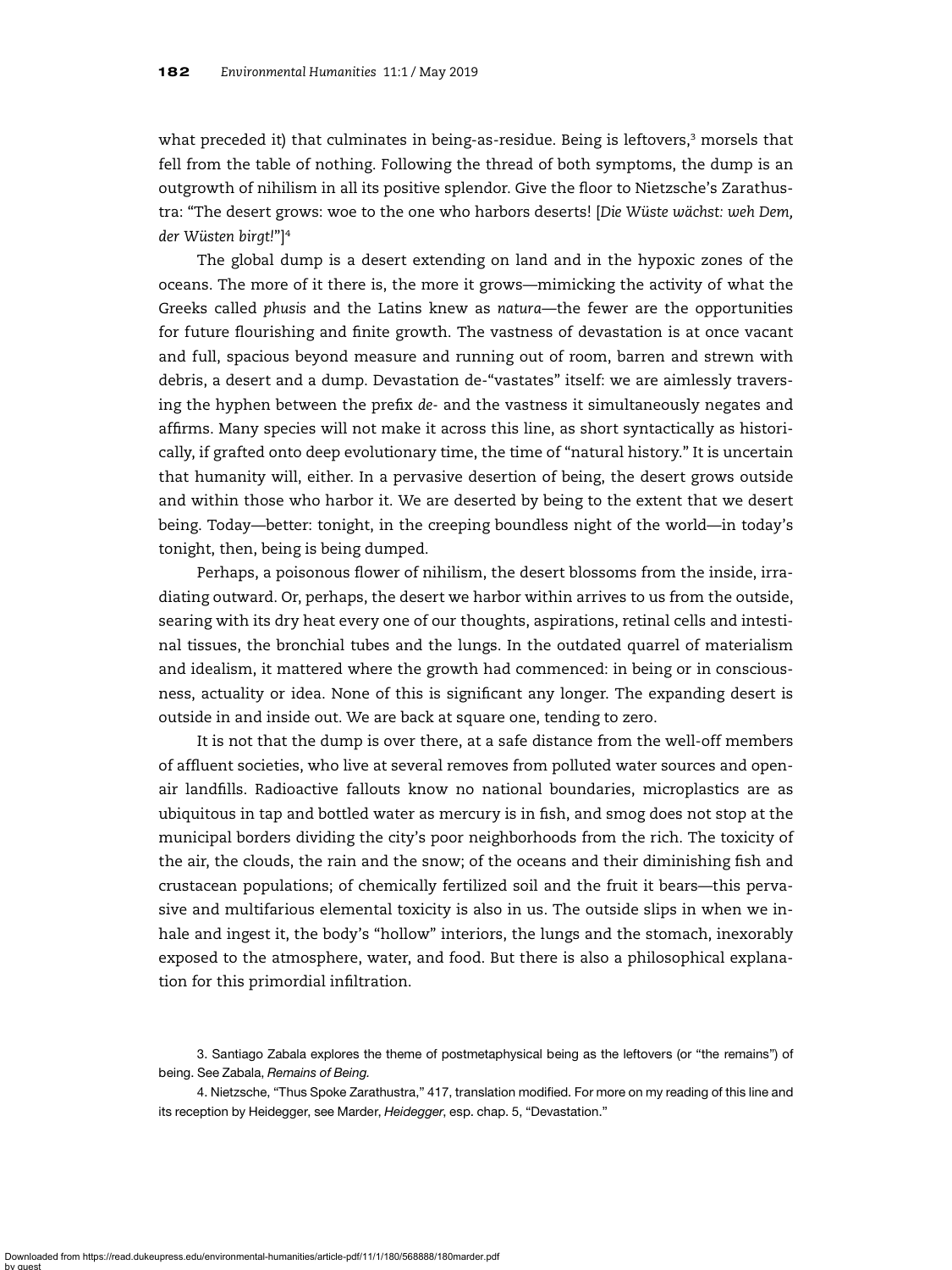In keeping with an ancient line of reasoning, the body and its senses are microcosms that set apart, for the time being and in varying proportions, a tiny fraction of immense elemental regions: the heat of fire and its luminosity in the heart and the eye, the earth in the bones and the joints, water in the vital fluids. The elements are not the fundamental particles from which, brick by brick, cell by cell, molecule by molecule, we are cobbled together. The elements are not in us, or, if they are, only secondarily so. It is we who are in the elements as their proportionate and temporary circumscriptions. When proportions are out of whack, the imbalance restitutes the bulk of the delimited to exteriority, into which we dissolve. When these outside regions themselves are deranged and contaminated, so are their bounded segments. Toxic elements toxic bodies and senses make. Since the mind is embodied, the list is incomplete without toxic thoughts, desires, fantasies, and modes of reasoning that have, to be sure, also occasioned the evisceration of the world. With the acceleration of a positive feedback loop between the exteriority and the psychophysical interiority that sets a bit of the outside world apart, their contents do not filter, ooze, seep, or percolate into one another. They are massively discharged, mutually dumped, instead.

Involving huge quantities of data and construction debris, the stuff of junkyards and a unilaterally declared end of an intimate relationship, excrements and a snapshot of a computer program's working memory at a given time, the flooding of foreign markets with extraordinarily cheap products and dreary living conditions, the dump is both outside and within. It relinquishes distinctions in physical space and the pivotal metaphysical opposition between the inner and the outer. Through its global reach, the dump swallows up and spits out what is together with the beyond of being, to which it was possible to elope as recently as the second half of the past century.<sup>5</sup> Its impact disorients and unsettles; it renders useless the habitual signposts for navigating complex, wrinkled, rippled, emplaced space.

Conceptually speaking, the global dump is an achievement, indicating how the much-maligned subject/object dualism has been overcome. Crude differentiation may be resolved either into finer differences or into indifference and undifferentiation. The crudeness of the subject/object relation is now replaced with a disorderly collection of -jects, often paleonymically termed "objects," and a chaotic movement of -jection, oblivious to questions regarding points of departure and destinations. Late postmodernity has exchanged one of modernity's most important distinctions for an amorphous heap, which is not at all unheard of in mythology and in the history of philosophy.

Not so innocent, the ecological, environmentally friendly, "green" discourses prevalent today are implicated in the growth of the desert and the dump they abhor. As they rave about the "butterfly effect" adopted from a key figure in chaos theory, Edward Lorenz,<sup>6</sup> and aver that "everything is interconnected," ecologists destroy much more than

- 5. Think back, for instance, to the philosophy of Emmanuel Levinas, with its two main titles Totality and Infinity: An Essay on Exteriority (1961) and Otherwise than Being, or Beyond Essence (1981).
	- 6. Sherratt and Wilkinson, Big Questions in Ecology and Evolution, 133.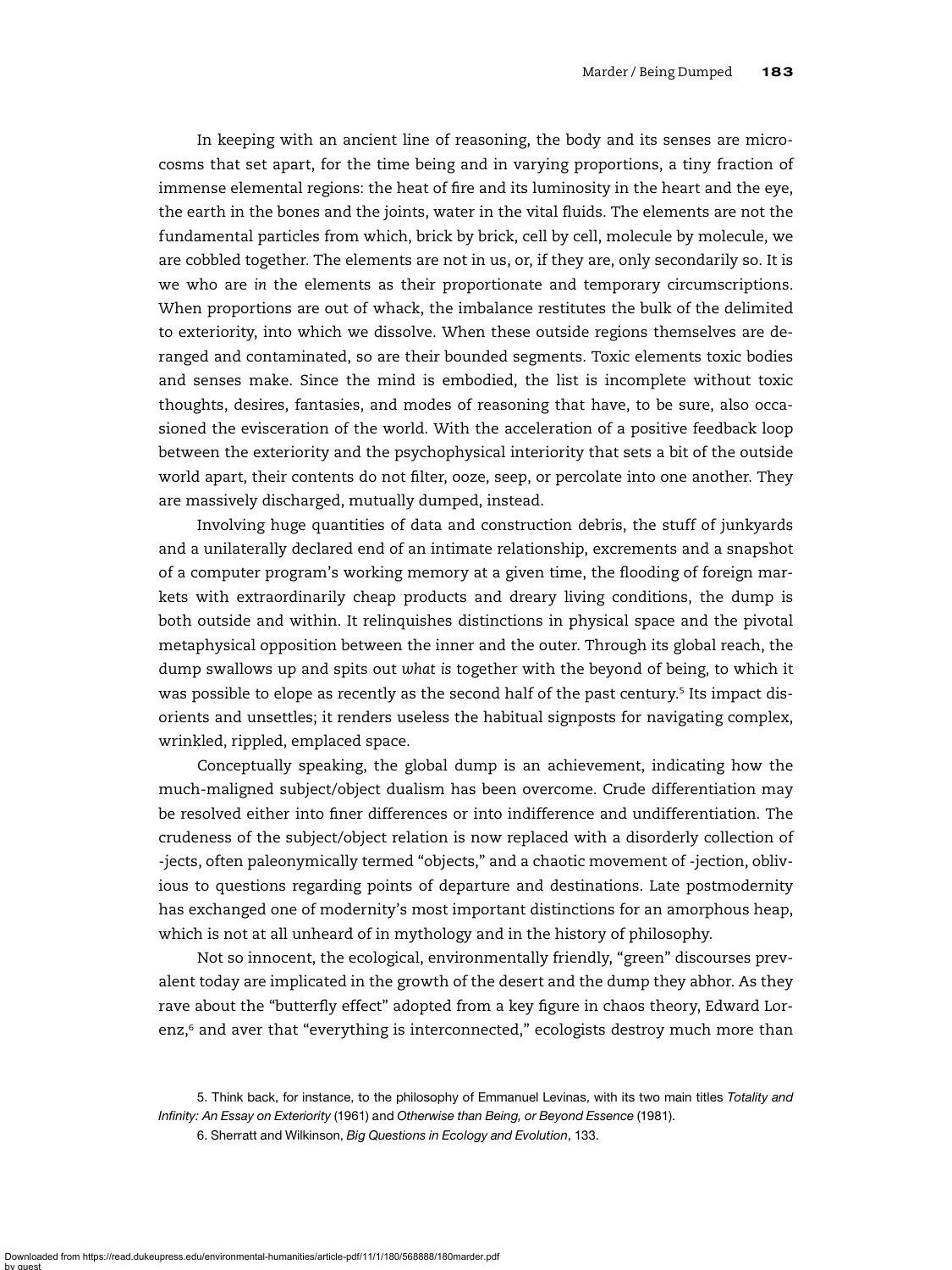the category of causality and predictability with its illusion of control; they harm the fragile logic of articulation, the prelogical arc of logos, the precondition for establishing relations. The moment everything is linkable to everything else with the same intensity of association, nothing is related to anything. Relations are stitched together of varying energies, degrees of exclusivity, the push-and-pull of the in-between. In a word, of differences. It follows that undifferentiation combined with indifference is lethal to relations.

Starting from the mental act of paying attention that singles out, is provoked or convoked by, and relates to a this, consciousness is partiality and discrimination, selective adherence and devotion. It neither predates nor survives its unique attachments.<sup>7</sup> The unconscious, as well, consists of multiple cathexes, the irregular investments of libidinal energy into an object. But the impersonal consciousness that predominates in the dump is a consciousness deracinated from its relational dynamics, uncathected, and dumped, failing as much as to rise to the level of the unconscious.

In existence where everything is interconnected, everything plummets haphazardly into the same heap. It all ends up on a global dump, which englobes us on the outside and clutters us with its desert emptiness from within. The cognitive state best suited for this condition is the kind of "absolute" distraction that tears to shreds the ties of consciousness to that of which it is in each case conscious. Dumping someone after a period of infatuation does not just terminate a relation; the act disposes of relationality. The same goes for fusion with the other. Trendy entanglements barring a modicum of disentanglement contribute to the dense mess of dumped being. Resigned in the face of the nascent dump, Heidegger had a premonition of its global approach: "Unavoidable is a confused entanglement [die wirre Verstrickung] in the massiveness, the boundlessness, the hastiness of the present at hand."<sup>8</sup>

# Our Polluted Senses

Hegel's dump is the desert of sense-certainty, a pure, unmediated abstraction of the this, now, and here flipping in a blink of an eye into a that, then, and there (PhG secs. 95– 108). Sense-certainty appears to yield "infinite wealth," unendlichem Reichtum, which, as soon as we enter it, presents itself for what it actually is—an absence of boundaries ("no boundaries are to be found for it [keine Grenze zu finden ist]") (PhG sec. 91). With its sudden reversals, such as the upending of plenitude into almost nothing, sensecertainty is the missing link between the dump and the desert. I, this I here-and-now (hineni!), am dumped together with the rest of the prima facie singular but, in fact, generic—neither particular nor universal—placeholders for being. Infinite wealth is boundless penury, since this, now, and here are uninvolved with the entities that pass

7. That is the core insight of Edmund Husserl's notion of intentionality, the idea that consciousness is always a consciousness of . . . , tending toward that of which it is conscious.

8. Heidegger, Ponderings II–VI, 124.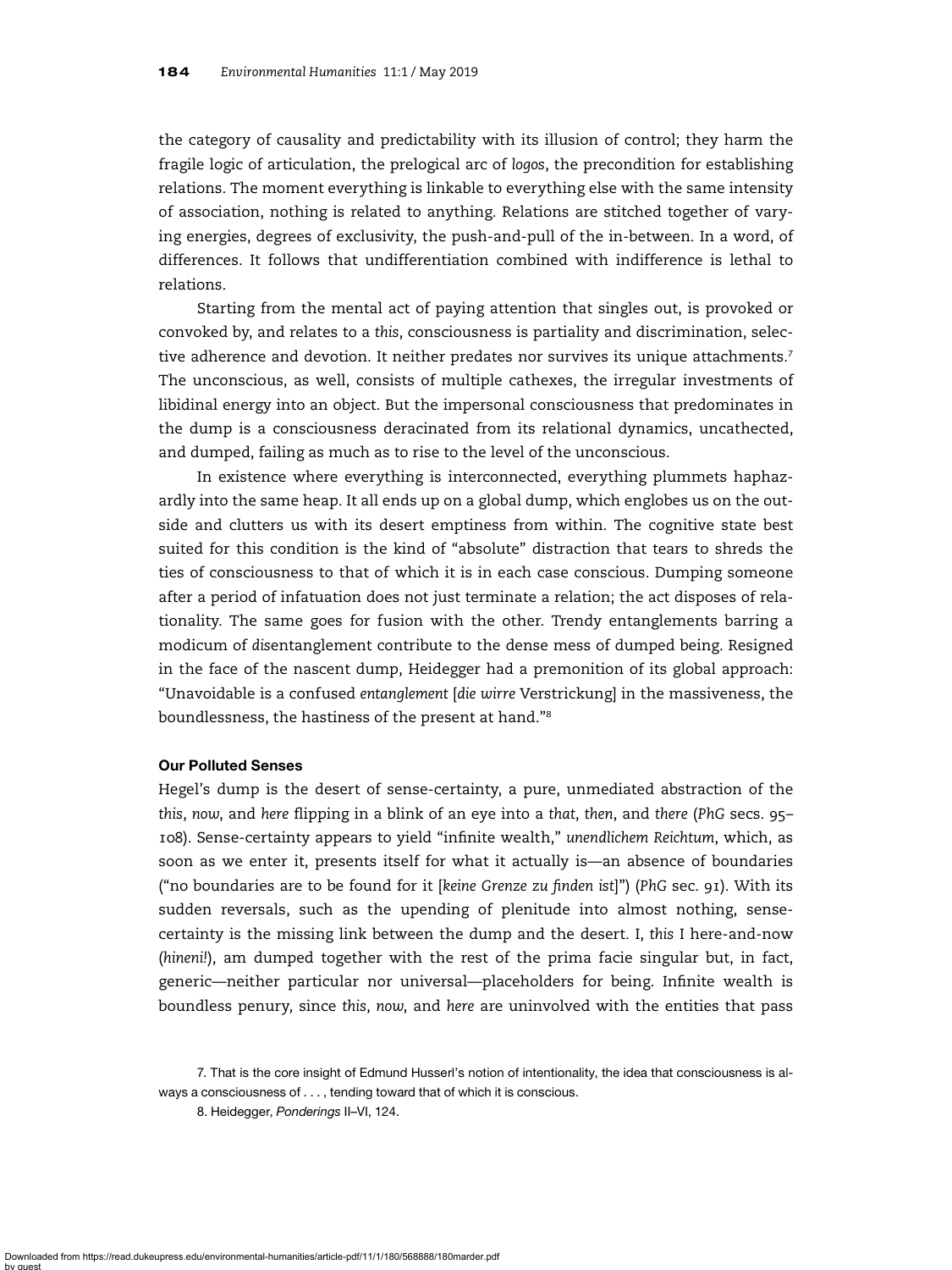through them to another equally formal this, another now, another here. Sense-certainty converts time and space themselves into dumps with interchangeable instants and places, commensurate in their overall insignificance.

Pure abstraction is a heap, unshaped by the work of determinate negation. Nowhere is this more glaring than in the case of numbers purporting to express lawful relations among properties. In the role of the principal tools for understanding reality, numbers are piled "in this heap," in diesem Haufen, to which they reduce the reality in question (PhG sec. 290). At issue is not quantity as such, but the concept-free abstraction that directly translates qualities into numeric values instead of engaging in the arduous dialectic of quantity and quality. A formula is a pile of variables, presupposing that "properties, as existing [als seiende], are just lying there and are then taken up" into it. The formula's inflexible mathematical lawfulness "demonstrates the abolition of all lawfulness [die Vertilgung aller Gesetzmäßigkeit darzustellen]" (PhG sec. 290). This rigid arbitrariness of an ideality severed from existence is our existence, a digital dump of ones and zeros.

Nothing has changed since Hegel's diagnosis with the introduction of big data, save for the scope of "the abolition of all lawfulness." Increasing by the minute, falling on us and with us, the information dump lets one category, quantity, override the rest. Set over and against existing properties, it throws a challenge to existence, which is part of another category, modality. In our implacable blooming, buzzing confusion, we are assailed not so much by our "eyes, ears, nose, skin, and entrails at once," as by the formless information poured onto them from whichever direction. Within their material limits, the senses buckle under the boundless stream of data, crushed under the weight of numeric ideality. Sense-uncertainty (that is, disorientation when confronted with the information dump) replicates and aggravates Hegelian sense-certainty that spins the world of the interchangeable thises, heres, and nows, aloof to their transient instantiations.

The senses are also under relentless attack by the sensory stimuli themselves. Bemoaning light and sound pollution, deeply engrained in contemporary urbanism, is commonplace. The situation has gotten so bad that the state of Idaho in the US has decided to create a "dark sky reserve" in order to safeguard its remarkable conditions that make the interstellar dust clouds of the Milky Way visible on a clear night.<sup>9</sup> Less frequently we deem our senses themselves polluted. For, isn't "light pollution" a euphemism for the pollution of human, animal, and plant vision? Doesn't this coy expression build on an ancient analogy between the inner luminosity delimited in the eye and the immeasurable light of the element, notably fire? Is the exteriorization of pollution meant to reassure us that we are the islands of inner purity in an ocean of environmental contamination?

The formulation light and sound pollution could not be more misleading: it is our senses that are desensitized to subtler cues by the intense stimulation they receive, or,

<sup>9.</sup> Ridler, "Idaho Hopes to Bring Stargazers to First US Dark Sky Reserve."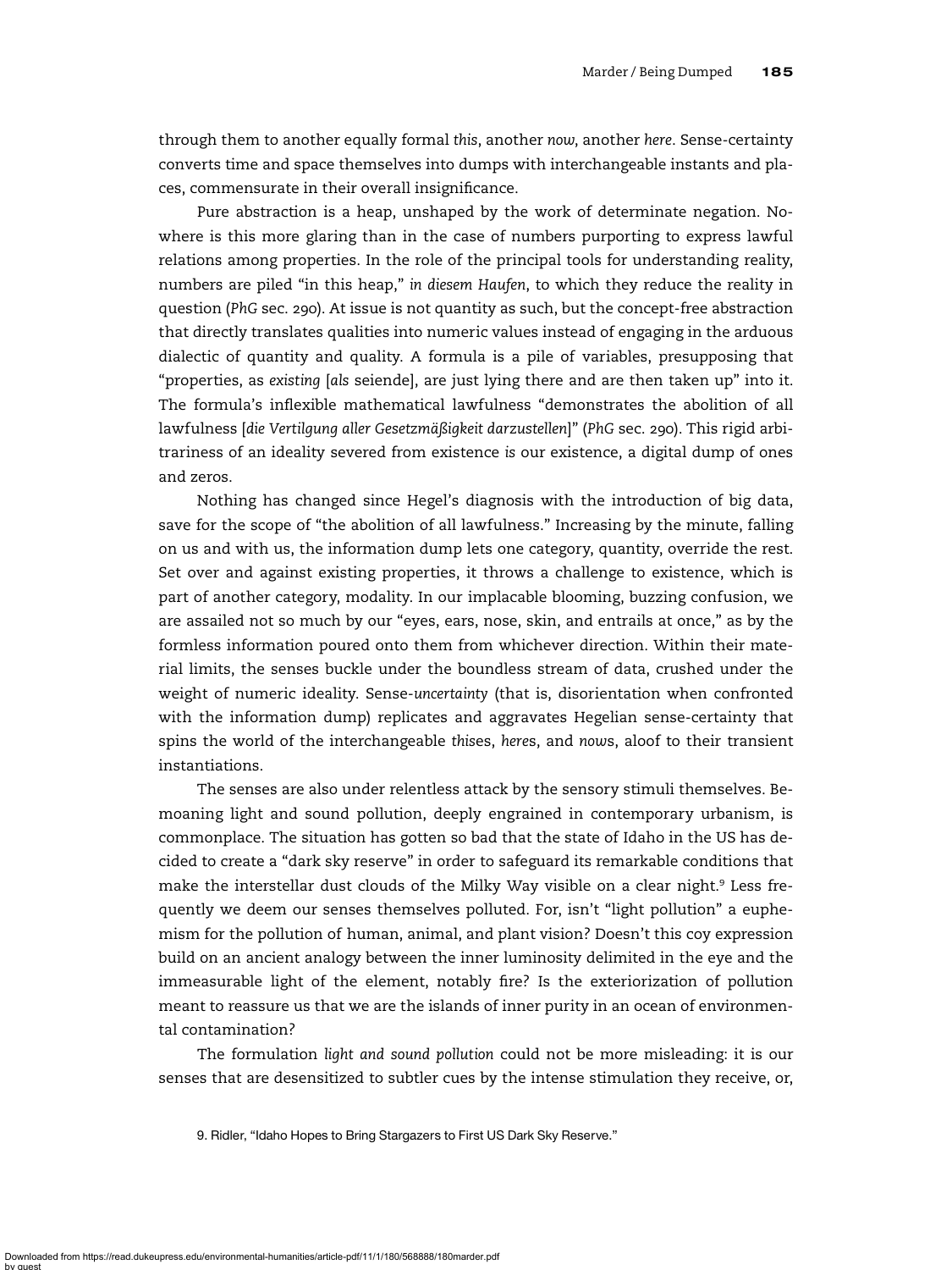rather, fail to receive. Moreover, city dwellers can grow so accustomed to this state of affairs that they will not notice it, nor everything it retracts from the field of perception, anymore: perceptual thresholds shift upward as radiant energy and strong vibrations are dumped on sense organs nonstop. Just as the foulest parts of the global dump dodge decomposition and do not smell of rotting, and just as the dump's companion affect is the apathetic whatever . . . , not the sentiment of horror and shock, so the most disturbing quality of its impact on sensation is imperceptibility, not insufferable hyperstimulation. Out of sight (out of hearing, smell, taste, touch) out of mind. But sight, the other senses, and the mind have long turned into dumps, which explains why subtler stimuli are unnoticeable, piled up and covered over there.

Also unremarked is the pollution of the sensorium beyond its visual and auditory registers. The way the glow of bright city lights causes twinkling stars to recede from sight is comparable to how sugary and salty foods prevent the palate from appreciating the more delicate flavors. The overpowering scents wafting from perfumes or candles induce the same reaction in the olfactory system. It could well be that the tactile sense, which philosophers berate for its material anchoring in comparison to the distance senses of vision and hearing, is the last bastion of differentiation. That said, in touching, too, we have drastically narrowed down the field of what can or should be touched. As we spend much of our time caressing the smooth and glassy touchscreens of "smart" phones and tablets, it remains to be seen or touched on what this phenomenon might do to tactility.

The sensory dump is a desert, the one we harbor within. Our peculiar dilemma is that of impoverishment through surplus. In Plato's sun analogy, the source of visibility was a generous and giving excess that offered light and life, luminosity and warmth in a word, incandescence—at the price of being absent from the field of the visible. Our sun is the radiance of the earthly—not the heavenly—city that, itself visible, plunges the shimmer of celestial bodies into invisibility. Salt and sugar are the flavors du jour (which is to say de nuit) of the postmetaphysical sun, their assault on the palate masking other tastes. They are the essential and toxic ingredients of "junk food,"<sup>10</sup> a term that corroborates the general logic of ingested pollution. More and more, the stuff of our senses is detritus when "too much" of something—of one thing—implies "too little" of everything else, a contraction in the range of what our bodies meaningfully receive from the outside. Our receptor cells are becoming garbage receptacles, by now crammed full of sensory trash.

We have managed to turn the senses against themselves by pitting a light against lights, a sound against sounds, a flavor against flavors, an aroma against aromas. The tendency is toward a blatant simplification in the field of possible experiences owing to the eclipse of multiple stimuli by one or two that outshine, outsmell (and so on) the rest. We live in the state of a sensory underload when dominant sensations muscle out

10. On the toxicity of sugar refer to Lustig, Fat Chance, 257.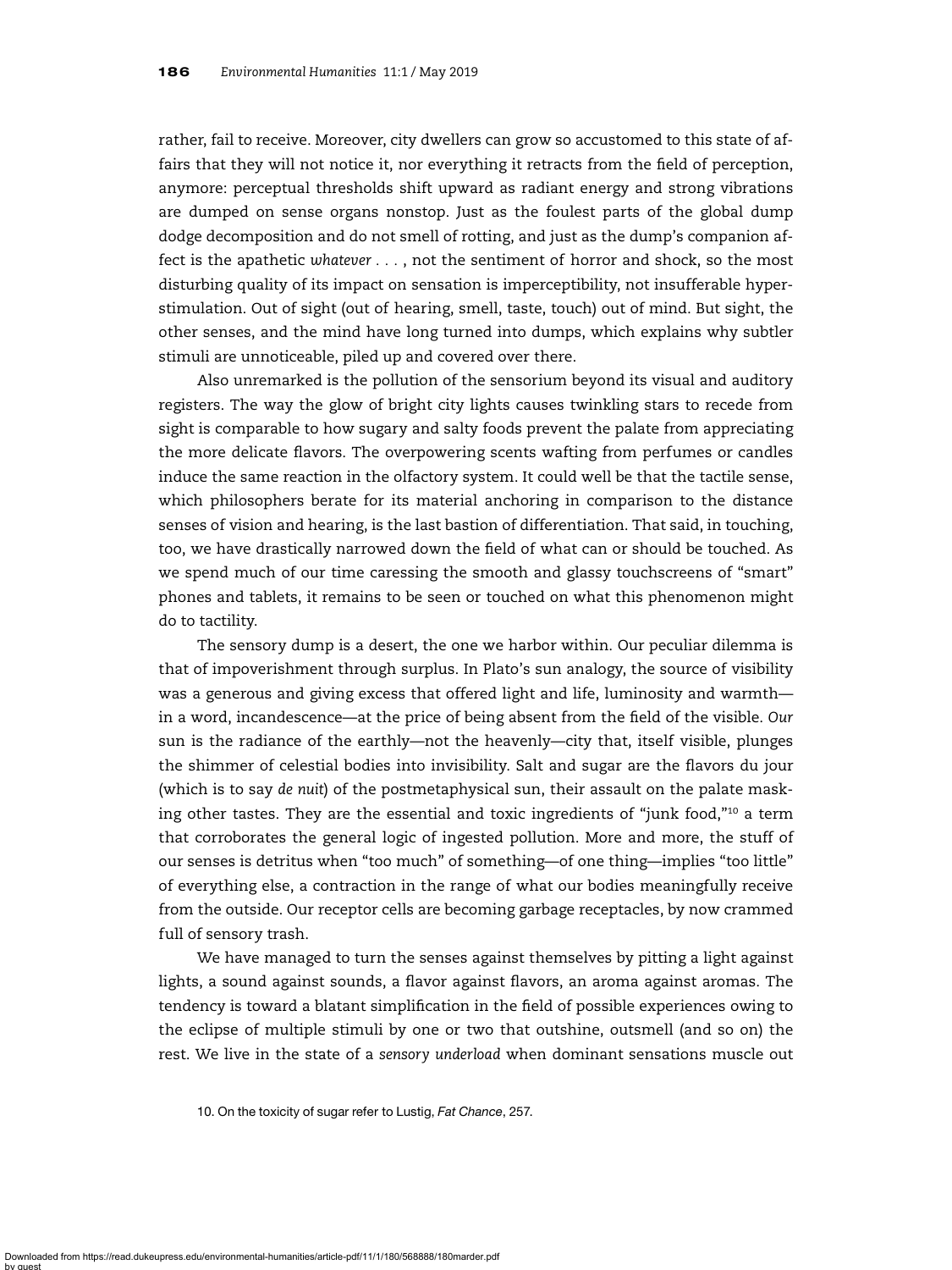those that lay a weaker claim on our capacity to attend to the other and to ourselves. The massive fall of a stimulus rarefies the senses and, making them abstract, voids their own discernments. In this way, the dump produces the senses as the facsimiles of a disembodied mind, even if, in this capacity, they will never live up to the expectations of conceptual thought they are prompted to emulate. The dice loaded against them, the senses are subject to further devaluation and abuse.

Rather than input sites for information to be processed by our minds, the senses are the crux of our embodiment, the synergistic interfaces of consciousness and the world that give rise to consciousness and the world, which is not the same thing as reality. As Maurice Merleau-Ponty has it, "The sensible is what is apprehended with the senses, but now we know that this 'with' is not merely instrumental, that the sensory apparatus is not a conductor, that even on the periphery the physiological impression is involved in relations formerly considered central."<sup>11</sup> The diminution of the sensible diminishes who we are, as opposed to what we come to possess. The squashing of the senses by the stimuli dumped onto them is the quashing of our being. A "merely instrumental" interpretation of apprehending the sensible with the senses (prior to its instrumentalization, this with betokens the synergy of primordial sociality) is an early warning sign of ontological impoverishment. Retaining the with, the new logic of the senses denies them the preposition's articulatory effects and dissociates consciousness from the world. Disarticulation is the noxious energy of the dump that bears on, penetrates, and wreaks havoc in the sentient body.

The receptivity of our sensorium to the finest discernments and to massive bombardment by the crudest stimuli that interfere with them is the poisoned gift of existence, the pharmakon of psychic life. Blaming modernity or capitalism is futile; the potentialities of embodiment themselves mold the senses into (potential) receptacles and ultimately the trash bins of experience. Light, flavor, sound, scent, and touch pollution result from tremendous discharges of a stimulus exclusive of others and dumped wholesale on all those in its vicinity. Obesity that is down to a regular consumption of junk food is a conspicuous cellular and tissue-based archive of the dump, with fat deposits supplying "objective" evidence for the ingestion of an impoverishing surplus.

With rare exceptions (e.g., the proposed dark sky reserve in Idaho, itself linked to plans to promote tourism in the state) pragmatic and functional concerns outweigh worries with the ontological facets of sense ecology. Granted, the illnesses noise and light pollution induce, from insomnia and depression to hypertension and ischemic disease, impair our physical and psychological well-being. But the aesthetic damage they inflict is irreducible to pedantic, aestheticist laments about the ugliness of massproduced and -consumed material reality. The dump takes charge of "the distribution of the sensible" (Rancière), trawling the previously visible into invisibility, the previously audible into inaudibility, and so on. The pollution of the senses imprisons the body in

11. Merleau-Ponty, Phenomenology of Perception, 11.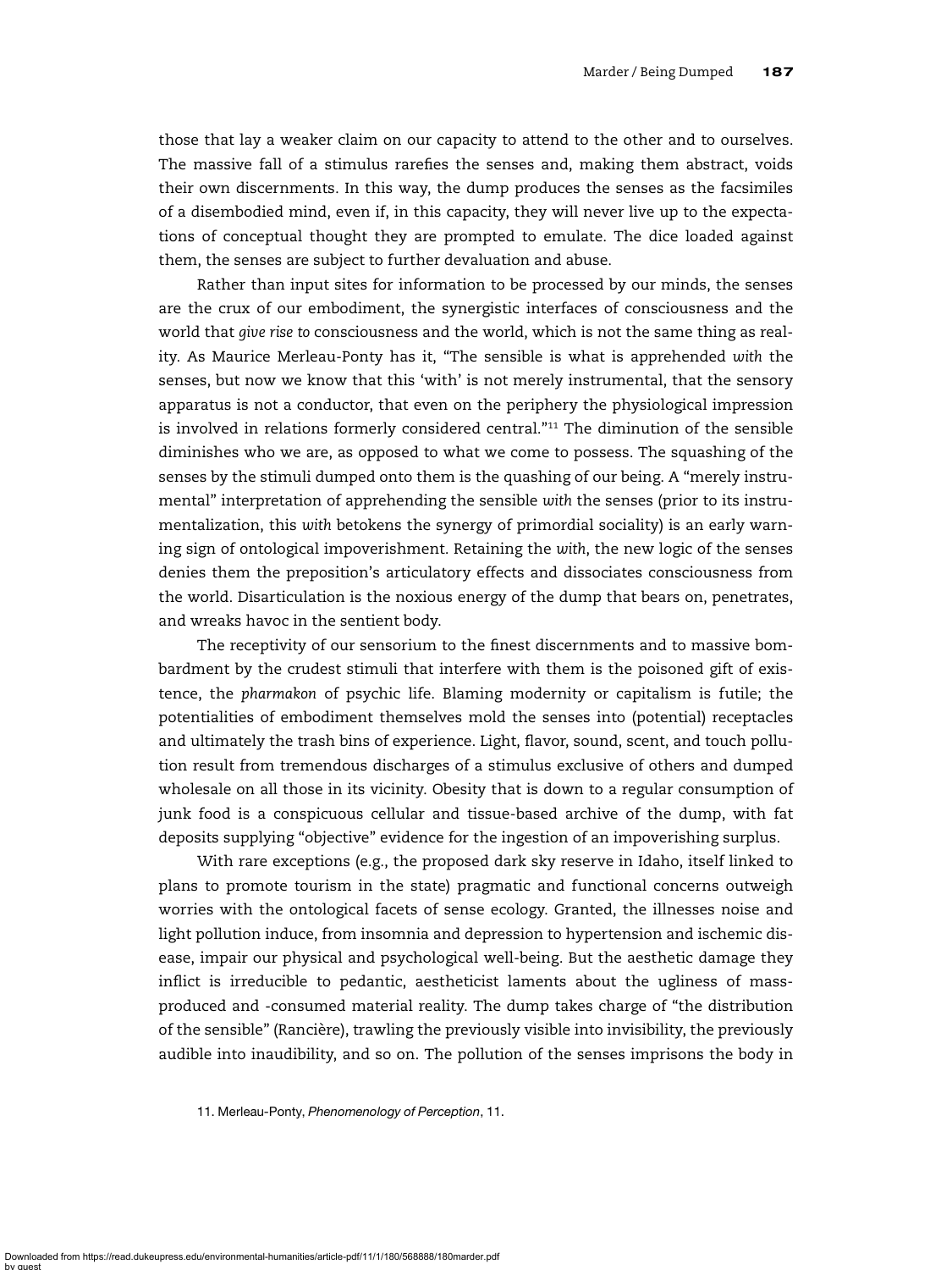itself, with the overpowering stimuli for jail fences. At the extreme, it robs the subject of its world. On the outward side, the fences it erects are wedged between the body and a body, sentient flesh and a cadaver. Inwardly, they redraw cognitive and perceptual maps, promoting an impoverishing simplification in the course of what purports to be the age of complexity.

Seeing that the aesthetic domain is incomparably broader than aestheticism would admit, individual reactions to the unbeing that besieges and indwells us will be nugatory. Some among us might be sufficiently privileged and wealthy to seek private escape routes from the inner and outer dump, be it in the quiet of meditation classes or the pleasures of gourmet dining. These niche solutions constitute an upscale market of experiences at a time when the material form of experience has been decimated. They sell a lie, anaesthetizing their buyers to the operations of the dump. Aleksandr Pushkin had an apt designation for it: a feast in the time of plague. "As we lock ourselves indoors when the prankster Winter comes, / So we will do when the Plague approaches! / Candles we'll light and wine pour, / Merrily drowning our minds in it. / And, throwing feasts and balls, / We will glorify the kingdom of the Plague."<sup>12</sup>

In the oblivion of our inebriated minds, we forget that what is being dumped, and dumped on, is being itself. The dumped is what is, all of it. Of course, being cannot be seen, touched, heard, smelled, or tasted; being and radioactivity are somewhat similar in this respect (what a terrifying thought!), though ionizing radiation can be measured using special devices, such as the Geiger counter, while being cannot. And yet, the senses are, up to a point, our guides to ontological domains, a little like Virgil whom Dante follows through the circles of hell and the purgatory, or Beatrice who leads him through paradise. Can we rely on their guidance today, when radiation, microscopic water contamination, and airborne toxins elude the sensory register? On the one hand, marked out and steered by the senses, the contemporary path ends abruptly in the dump with its disorientation and lack of discernment. On the other hand, not insightfully following the senses is walking straight into the dump. Our polluted senses signal that the two hands (on this clock of the world; on this world-clock) are one and the same. The clock strikes midnight.

# Ontological Toxicity

The dump is toxic. Were it still possible to isolate its strata, we could enumerate the chemicals that harm living bodies and the elements, classifying them apart from a polluted sensorium, venomous imagination, and virulent intellection. These levels are, nevertheless, intermixed: noxious thoughts and poisoned senses, toxic built environments, social milieus, and contaminated ecosystems merge and reinforce one another.

Flying from every direction, the arrows of toxicity do not discriminate among those they hit in a "toxic flood," the anthropogenic emission into the environment of

12. Pushkin, "Pir vo vremya chumy," 378, translation mine.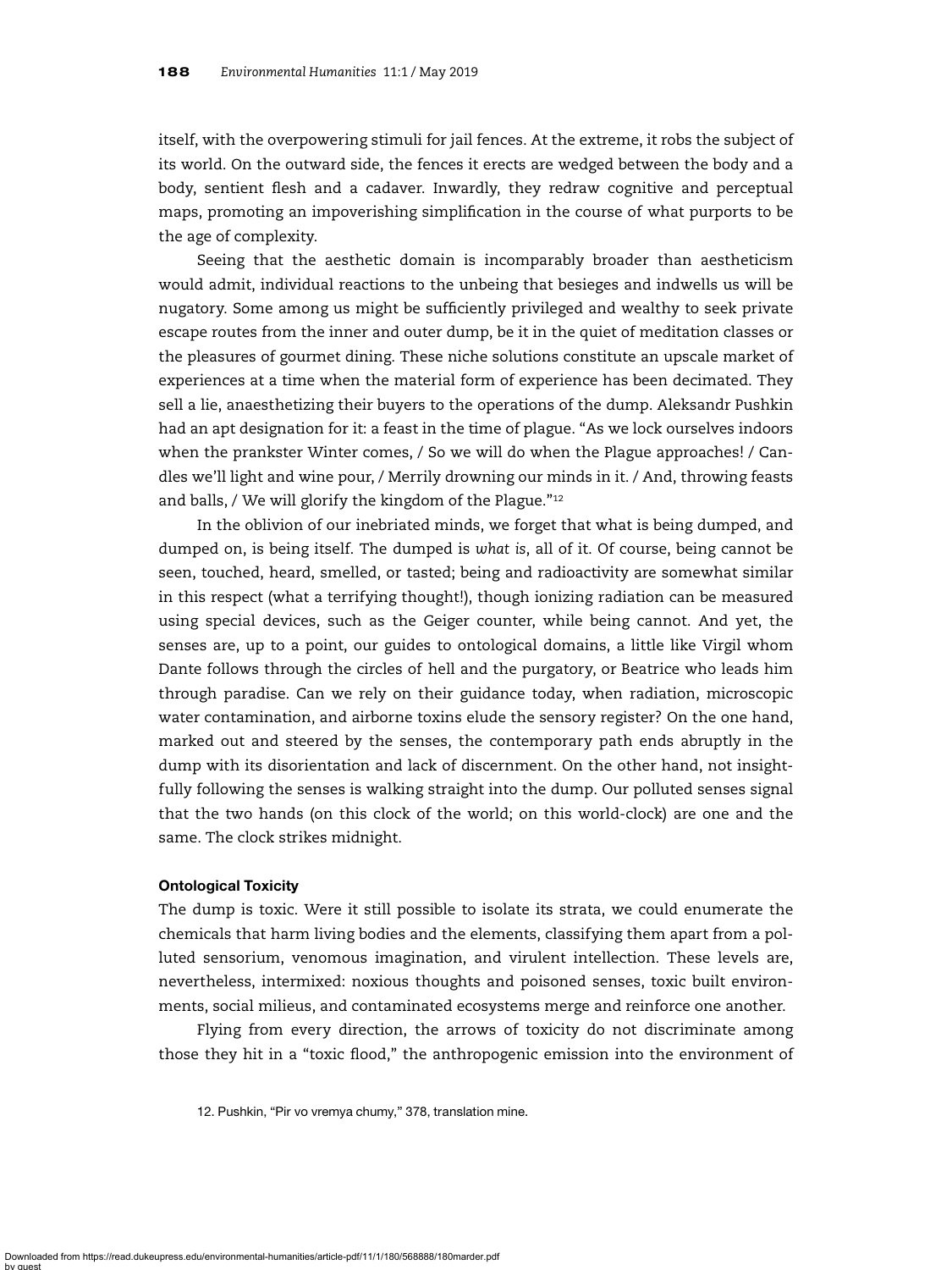over 250 billion tons of chemicals a year.<sup>13</sup> Like the generic stain of the original sin, they do not single out their victims by means of a negative and lethal individuation, an alien intentionality that would aim at me as in the case of an animal who, to defend itself, releases poison meant for a particular threatening target. Toxic materials massively fall on and pervade whatever and whomever crosses their innumerable paths. They hit "me" as though I were a lump of flesh not at all distinct from the flesh of a rodent, a cockroach, microbes, or a dandelion. As I undergo traumatic deindividuation, toxicity fleshes itself out. It gives itself a body in my body and a world in every elemental region. Its darts and missiles come from the inside, as well: from my toxic corporeal and psychic interiority—for instance, the desire to cleanse my garden of unwanted intruders. In toxic social and political environments, harassment and persecution proceed along similar lines. The victim is not individuated by victimization; despite varying fetishes, predatory predilections, and degrees of unwanted advances, sexual infringement on women precipitated by toxic masculinity is indiscriminate. And we are all dumped by patriarchy's toxic order, men and women alike.<sup>14</sup> Toxicity is our unmoved mover, an arrow bent into a circle.

There is probably no other creature in existence more adept at poisoning itself and its lifeworld than the human. So much so that poison now organizes or disorganizes, disorganizes in organizing, both the poisoner and the poisoned. Its positive dimension is destruction creative of mutilated bodies and worlds. The toxicity of the dump is a ragbag of chemical-laced water, soil, and air; disordered reproductive and endocrine systems; aspirations to infinite growth without decay; energy dreams that bequeath to us depleted (what a misnomer!) uranium sometimes recycled (another misnomer) in munitions;<sup>15</sup> vision debilitated by "light pollution"; skyrocketing cancer rates, or else a proliferation of cells that refuse to die; pesticide- and insecticide-imbued pastures and "forage crops." But the red thread of the dump's mangled components is ontological toxicity. With this coinage I have in mind that which does not pass and, in not passing, warrants the annihilation, the rapid passing away, of all else. Theological longings for life everlasting, infinite market expansionism, metaphysical constructions of a true unchangeable reality, oncological disease, and radioactive waste are ontologically toxic. At their core is the kind of being that, protecting itself from nothing and eschewing becoming, lapses into the very thing it is so scared of. The being that is, in its total isolation, unbeing, traditionally labelled "evil."<sup>16</sup>

Take the desire for immortality, which envisions individuation without finitude, life without death, a disjunction as nonsensical as neoliberal growth without decay. Is the secular iteration of this desire not premised on the conviction that, were it to be

<sup>13.</sup> Cribb, Surviving the Twenty-First Century, 201.

<sup>14.</sup> I owe this insight to Doreen Mende.

<sup>15.</sup> Burger and Slotte, "United Nations Environment Programme Results," 250.

<sup>16.</sup> Eagleton, On Evil, 16.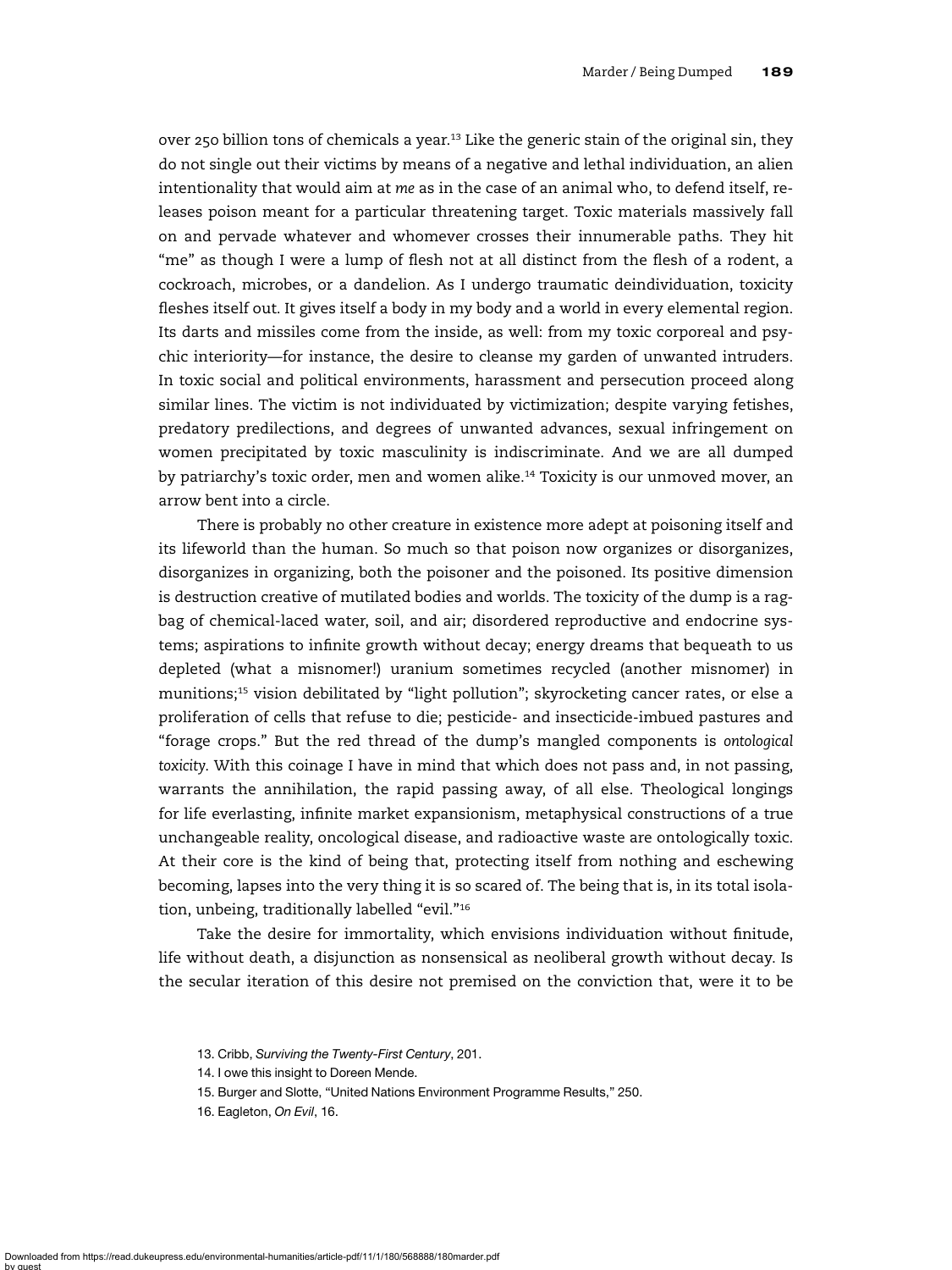fulfilled, I (or, at best, I and those closest to me) would be rescued from the clutches of death, though the entire world perish? Certainly, the underlying conception of who or what I am is paramount here. If you are convinced that this body you call yours is of the essence, then cryopreservation is a way to act on the desire to be immortal. If consciousness matters most, then it is imperative to save it on a durable substratum, to upload its data onto a supercomputer or some such. Both solutions posit a practical separation of the mind from the body and of the I from the world, so that the former participant in each would-be relation could outlive the latter.

The religious horizon for eternal life was a perfect community of other righteous souls reconstituted in the yonder of heaven. In their turn, those languishing in hell were isolated from each other by their horrific punishments and sufferings. The secular vision of immortality saves, in the guise of an ideal, the hellish image of an alienated individual, cut off, in the first instance, from certain facets of itself. Ontologically toxic, it hampers the passing of a given body or mind and sanctions the destruction of their disposable existential wherein—the world and the body, respectively. One's reluctance to pass away "for good" belongs with the logistics of the dump where heaps of isolated debris shun rotting. As does a cancerous growth, in which a group of cells rebels against finitude, maintains itself intact past its due, multiplies the quicker the less differentiated it is, invades other tissues and organs, and leads the organism to its demise. In aggressive tumors, the loss of cellular structure and function, massive cell division, undifferentiation, and metastatic extension to other parts of the body are the clone characteristics of the dump. Truth be told, before they spread beyond their original site, malignant growths are the metastases of the dump in the oncological patient's body. Cancer is a physical, physiological vehicle for ontological toxicity. The disease gives birth to death by concretizing immutable and at the same time highly mobile, volatile being in biology, and so emptying actual being into unbeing.

Toxic substances are dumped into rivers and lakes, the atmosphere and the soil. Their repercussions are also dump-like, whether they contribute to the "global cancer epidemic<sup>"17</sup> or indiscriminately contaminate the organisms that imbibe them through their membranes. In Silent Spring, Rachel Carson refutes the argument that herbicides should be the weapons of choice in a targeted killing of unwanted plants. Although the toxicity of these substances is ramified according to varied biochemical, physiological, genetic, and metabolic scenarios, their effects do not comply with the nominalist boundaries of natural classification systems: "The legend that the herbicides are toxic only to plants and so pose no threat to animal life has been widely disseminated, but unfortunately it is not true. The plant killers include a large variety of chemicals that act on animal tissue as well as on vegetation. . . . The herbicides, then, like the insecticides, include some very dangerous chemicals, and their careless use in the belief that they are 'safe' can have disastrous results."<sup>18</sup>

<sup>17.</sup> American Cancer Society, "Rising Global Cancer Epidemic."

<sup>18.</sup> Carson, Silent Spring, 34–35.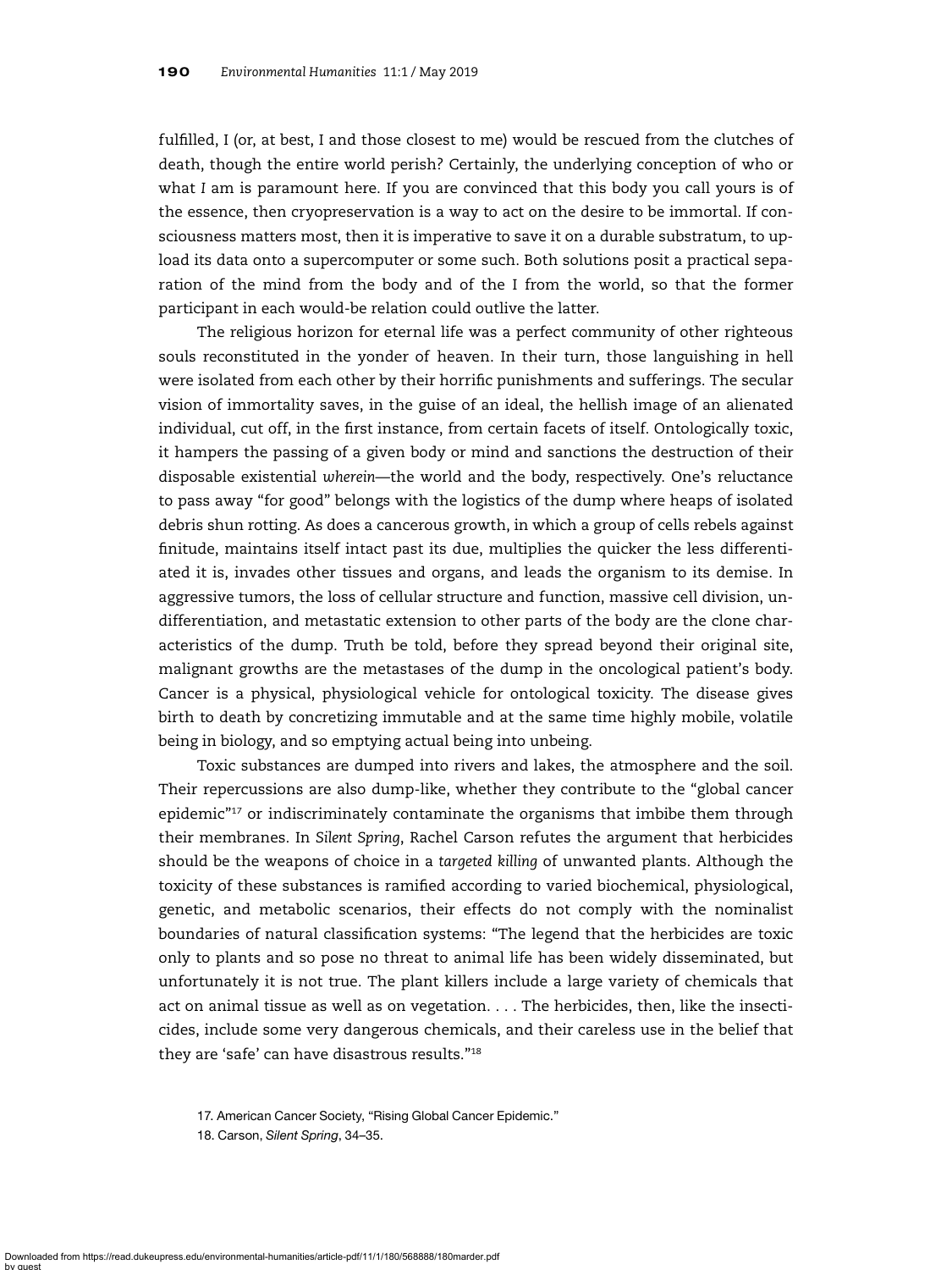The "careless use" Carson decries depends on a projection of the alienated I, severed from the environment, onto the world at large and its inhabitants. The credo in the background of thoughtless and insensitive use is that the intended targets of herbicide's toxic arrows are self-contained; that only that which is unwanted is caught in its crosshairs; that harmful chemicals do not bind to and poison also the cultivated plants; that their impact beyond the flora is negligible; that their aerial spraying, misting, or spreading by means of rope wick applicators or blanket wipers does not contaminate the air, the water, and the soil. Carelessness is the practical and psychological reverberation of the indifference ruling the day and the night (better, the nocturnal day) in the dump.

Reliance on toxins with hopes of controlling environmental processes and interactions, ensuring cleanliness, or regulating agricultural production is itself uncontrollable. "Toxic flood" transmits the gist of this uncontrollability by singling out one element, water, gushing with irrepressible force. The cleansing power of the aquatic element, symbolizing religious and physical purity, $19$  all but evaporates: water is no longer the milieu wherein every evil and impurity may be diluted, but liquid excess suffused with the immensity of the problem. More precisely, the extant version of every element is a dump for toxic materials: the aerodump filled with smog; the hydrodump impregnated with runoff, sewage, and plastics, including those still frozen in the melting Arctic ice; the pyrodump of global warming; and the geodump with growing deserts, spent nuclear fuel storage facilities, industrial traces in geological strata, and heaps of debris. The geological era of the Anthropocene (geology itself may be an anachronism once the logos of the earth has been bulldozed into the geodump) is but a drop in the sea of elemental metamorphoses into the world, or the unworld, of the dump that toxicity makesunmakes.

Geology without logos should, nonetheless, have a special place in our age's selfunderstanding. Before the toxic flood (where is Noah's ark in it?), the earth was a synecdoche of the fourfold, an element that stood for the elements as a whole. After the uncontrollable unleashing of toxins and carbon emissions, the earth onto which everything falls continues to serve as a model for pyro-, hydro-, and aerodumps. Satisfying an old metaphysical yearning, all is materially becoming one and the same. Exactly when we disconnect from the earth (whether it refers to agricultural soil, the land, or the planet), the elements are earthified in a garish substantiation of the semantic link that exists in English between pollution and soiling. They converge on infertile silt, fecundating nothing but death: dense with the charred, polymerized, and polycondensed remnants of fossils from vast underground deposits; heavy metals; nitrogen and phosphorus; nitrates and plain garbage.

Gaia, the Greek for earth, also connoted a certain density, albeit in a region supportive of human dwelling and prepared to receive the dead.<sup>20</sup> The opaqueness the

<sup>19.</sup> For more on the clandestine theology of water, see Patton, Sea Can Wash Away All Evils.

<sup>20.</sup> Sallis, Logic of Imagination, 147.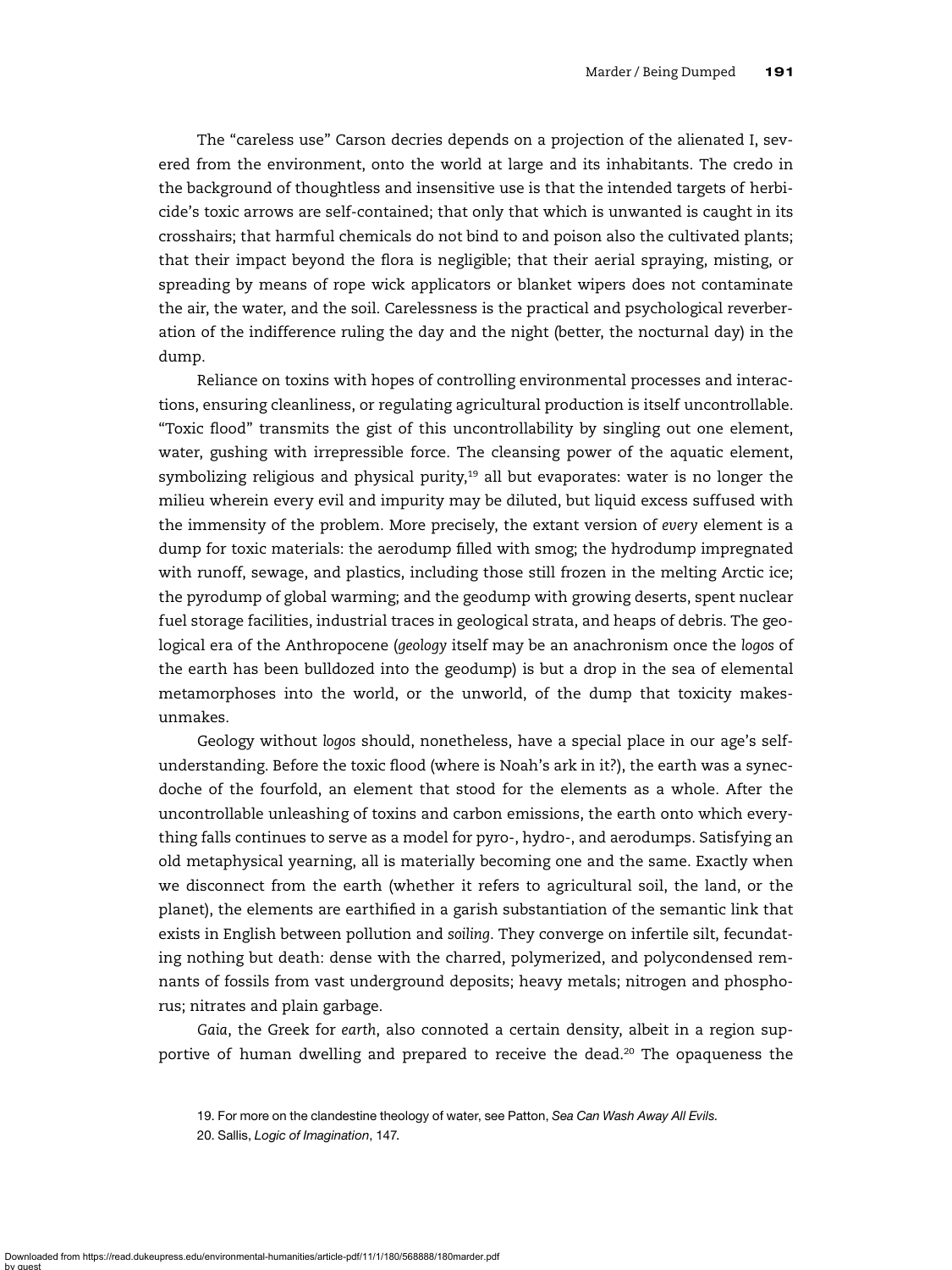elements have borrowed from the earth recalls the antiphenomenality of the Heraclitean kechumenon, haphazardly poured out, piled at random, and blanketed over. Obscurity reigns where it does not belong: in the transparent abysses of water and in the expanses of air that no longer lets the light of the sun or the stars pass through, trapping heat in the atmosphere and tearing asunder the two "powers" of fire, the luminous and the thermal. Ontologically toxic, the elemental dump ousts the elements from their regions, unfastens them from each other and each from itself. Last but not least, the dump is—in contrast to the earth that has imparted opaqueness to water, air, and fire—too volatile to support anything. Yet, it does eagerly take in the dead.

MICHAEL MARDER works in the fields of phenomenology, environmental philosophy, and political thought. His most recently published books are Energy Dreams: Of Actuality (2017), Heidegger: Phenomenology, Ecology, Politics (2018), and Political Categories: Thinking Beyond Concepts (2019).

#### References

- American Cancer Society, "Rising Global Cancer Epidemic," [https://www.cancer.org/research](https://www.cancer.org/research/infographics-gallery/rising-global-cancer-epidemic.html) [/infographics-gallery/rising-global-cancer-epidemic.html](https://www.cancer.org/research/infographics-gallery/rising-global-cancer-epidemic.html) (accessed February 4, 2018).
- Burger, Mario, and Henri Slotte. "United Nations Environment Programme Results Based on the Three DU Assessments in the Balkans and the Joint IAEA/ UNEP Mission to Kuwait," in Depleted Uranium: Properties, Uses, and Health Consequences, edited by Alexandra C. Miller, 239–58. New York: CRC Press, 2007.
- Carson, Rachel. Silent Spring. Fortieth Anniversary Edition. New York: Houghton Mifflin, 2002.
- Cribb, Julian. Surviving the Twenty-First Century: Humanity's Ten Great Challenges and How We Can Overcome Them, Cham, Switzerland: Springer, 2017.
- Eagleton, Terry. On Evil. New Haven, CT: Yale University Press, 2010.
- Hegel, G. W. F. Phenomenology of Spirit, translated by A. V. Miller. New York: Oxford University Press, 1977.
- Heidegger, Martin. Ponderings II–VI, Black Notebooks 1931–1938, translated by Richard Rojcewicz. Bloomington: Indiana University Press, 2016.
- Levinas, Emmanuel. Totality and Infinity, translated by Alphonso Lingis. Pittsburgh, PA: Duquesne University Press, 1961.
- Levinas, Emmanuel. Otherwise than Being, or Beyond Essence, translated by Alphonso Lingis. The Hague: Martinus Nijhoff, 1981.
- Lustig, Robert. Fat Chance: Beating the Odds against Sugar, Processed Food, Obesity, and Disease. New York: Penguin, 2013.
- Marder, Michael. Heidegger: Phenomenology, Ecology, Politics, Minneapolis: University of Minnesota Press, 2018.
- Merleau-Ponty, Maurice. Phenomenology of Perception, translated by Colin Smith. New York: Routledge, 2004.
- Nietzsche, Friedrich. "Thus Spoke Zarathustra." In The Portable Nietzsche, ed. Walter Kaufmann, 103– 439. New York: Penguin, 1982.
- Patton, Kimberly. The Sea Can Wash Away All Evils: Modern Marine Pollution and the Ancient Cathartic Ocean. New York: Columbia University Press, 2006.
- Pushkin, Aleksandr. "Pir vo vremya chumy." In Collected Works in Ten Volumes, edited by D. Blagoy et al., 371–82. vol. 4. Moscow: State Literary Publisher, 1960.